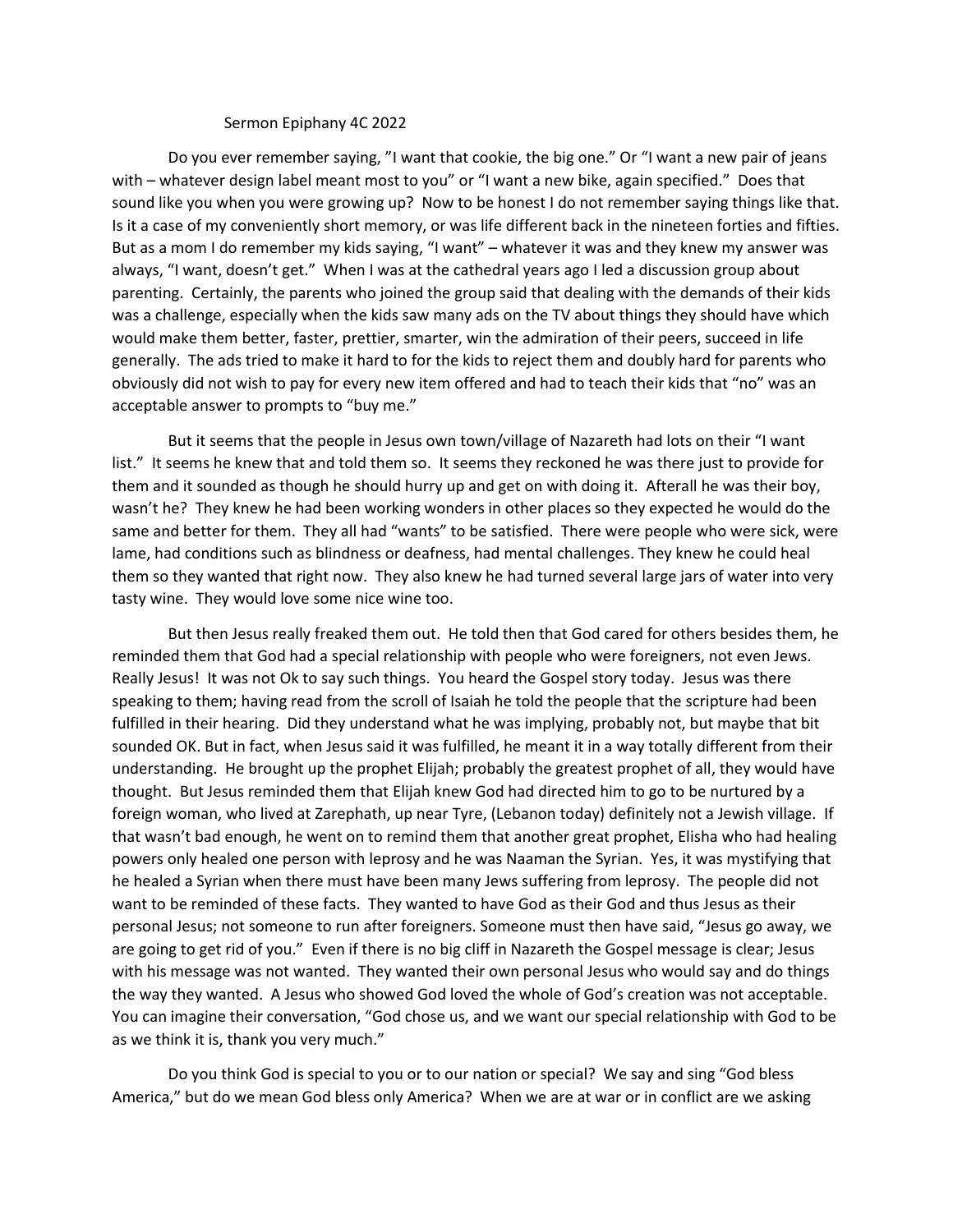God to bless just us and to shun our enemies, make sure we win and they lose? How did you feel about the Iraqis, the Afghans, the Japanese in the 1940s? Did you pray for any of them? Do you pray for those with opposing view points today?

When you place this Gospel message alongside the other reading you heard how are you digesting them all? Jeremiah shared how God called him. He, like many prophets and leaders such as Moses tried to wriggle out of serving God in such a ministry. But it is never surprising that when a human tries to argue with God, the human always loses. So, as you know, Jeremiah did become a prophet who was assisted and supported by God. Have you listened to God? Are you aware of how and for what ministry God has called you? It can be ministry in a specific community outside of Messiah or in a community here. There are many opportunities for ministry here. But life at home always involves ministry. There is always ministry with those you love. It can be ministry from home if you live alone as it matters not whether they live with you or not. If they are people on your heart they are people you have a ministry with.

Some years ago a group of us went to the Church of the Good Shepherd in Ringwood and worked in ministry with the leaders there so that together we could offer kids from the area the fun of a week's Vacation Bible Camp. It was a combined ministry, we joined their leaders, all serving together. We were all called to serve. Their leader, Melissa, was called to lead it. The following year we were called to be in Newark at the House of Prayer, in ministry with leaders there, again to offer a week's Vacation Bible Camp. But Melissa wanted to repeat the excellent camp experience of the previous year and asked, would we go again. That actually meant some of us (Julie, Linda, Vicky, and I) agreed to do two Vacation camp weeks that year – but yes. we could do it. We knew we were called to return and support her and the other leaders. In fact, we did a third year with them. When you are in ministry together and offering kids an opportunity for a relationship with Jesus, sharing his Gospel of love yes, you can do it. There was no camp there the following year, but we had an invitation to go to Newark again which we accepted. Yes, we were called to serve in ministry; we accepted, because we were a group who loved working with children and loved working together and with other adults, and we loved spending a week living together.

That is the link to the Epistle today. The Apostle Paul sent a beautiful message of love, the true meaning of love as he saw it. Not romantic love or even brotherly love but agape, unconditional love. You have probably heard this passage read at a wedding and maybe you have sentimentalized it. But Paul was not talking about a state of bliss which may or may not exist for the newly married couple. He was talking about how you should focus on living a life full of love forever. Think about his words about what it means to love unconditionally. He said love is patient and kind. Both those are challenging. Are you always patient and always kind? I seem to get frequently impatient with myself these days, definitely not a loving attitude and I know I should love myself too. Then think of the things he says love is not – it is not envious or boastful or irritable or rude or resentful. Of course, none of you are ever irritable and never resentful!! That last one can be a challenging one, it is so easy to be resentful about something someone said or did, isn't it? Continuing, Paul wrote love does not rejoice in wrongdoing. Have you ever felt good about doing something wrong because you got away with it?

St. Paul was not the only person to speak about living in and with love, in fact he is sharing Jesus' message. Jesus had love as his theme in his message to his disciples at the Last Supper. "Love one another as I have loved you," he told them. A few days earlier he had been asked which was the